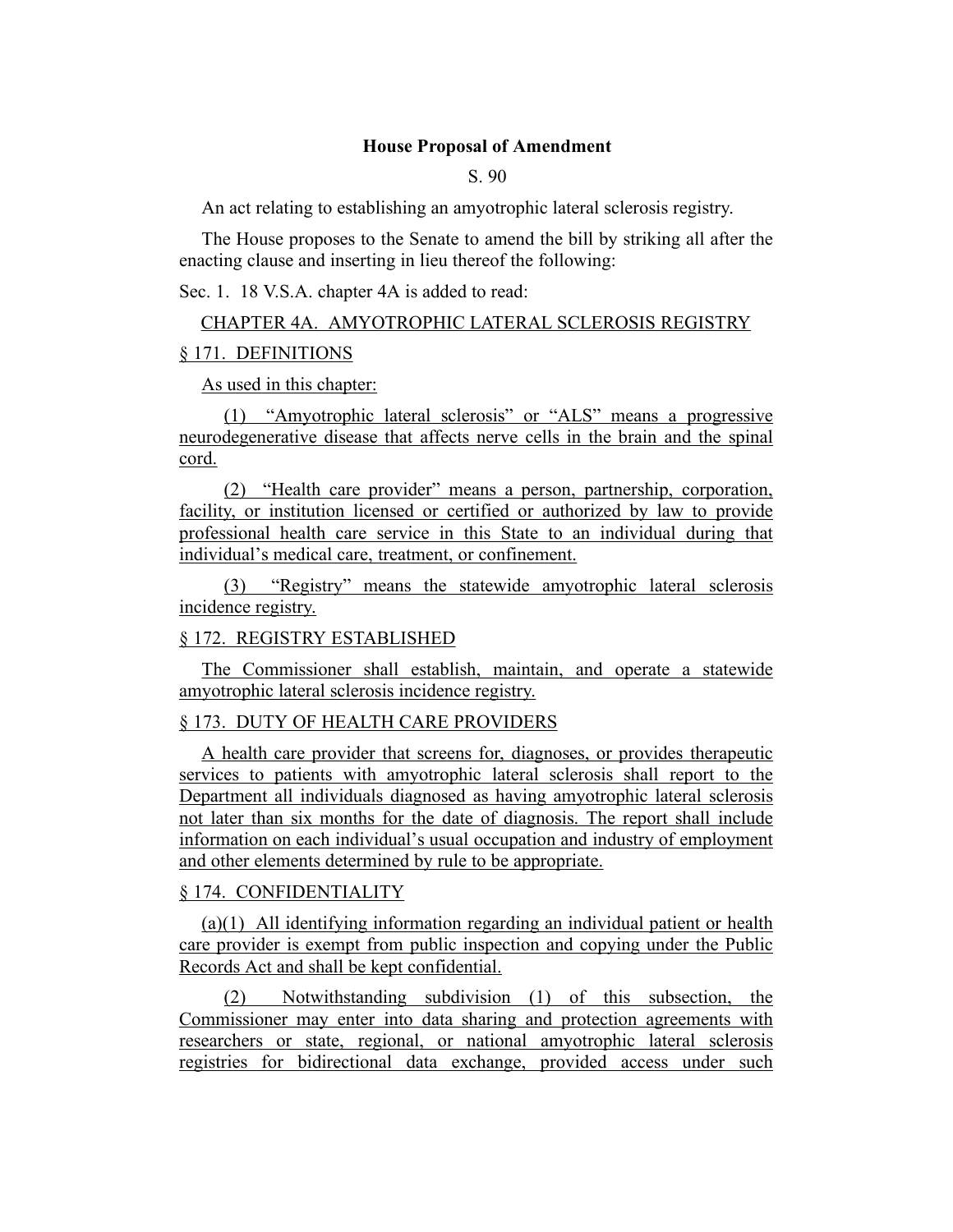agreements is consistent with the privacy, security, and disclosure protections in this chapter. In the case of researchers, the Commissioner shall also first obtain evidence of the approval of their academic committee for the protection of human subjects established in accordance with 45 C.F.R. Part 46. The Commissioner shall disclose the minimum information necessary to accomplish a specified research purpose.

(b) The Department may disclose aggregated and deidentified information from the registry.

## § 175. ANNUAL REPORT

Annually, on or before January 15, the Department shall submit a written report to the Governor, the House Committee on Human Services, and the Senate Committee on Health and Welfare containing the statewide prevalence and incidence estimates of amyotrophic lateral sclerosis, including any trends occurring over time across the State. Reports shall not contain information that directly or indirectly identifies an individual patient or health care provider.

## § 176. RULEMAKING

The Commissioner shall adopt rules pursuant to 3 V.S.A. chapter 25 to implement this chapter, including rules to govern the operation of the registry, data reported to the registry, and data release protocols.

## § 177. LIABILITY

(a) No action for damages arising from the disclosure of confidential or privileged information shall be maintained against any person, or the employer or employee of any person, who participates in good faith in the reporting of amyotrophic lateral sclerosis registry data or data for amyotrophic lateral sclerosis morbidity or mortality studies in accordance with this chapter.

(b) No license of a health care provider shall be denied, suspended, or revoked for the good faith disclosure of confidential or privileged information in the reporting of amyotrophic lateral sclerosis registry data or data for amyotrophic lateral sclerosis morbidity or mortality studies in accordance with this chapter.

(c) Nothing in this section shall be construed to apply to the unauthorized disclosure of confidential or privileged information when such disclosure is due to gross negligence or willful misconduct.

# Sec. 2. DEPARTMENT OF HEALTH; EDUCATIONAL MATERIALS

(a) On or before December 31, 2022, the Commissioner of Health shall develop and make available written educational materials that provide information about the National Amyotrophic Lateral Sclerosis Registry, including: